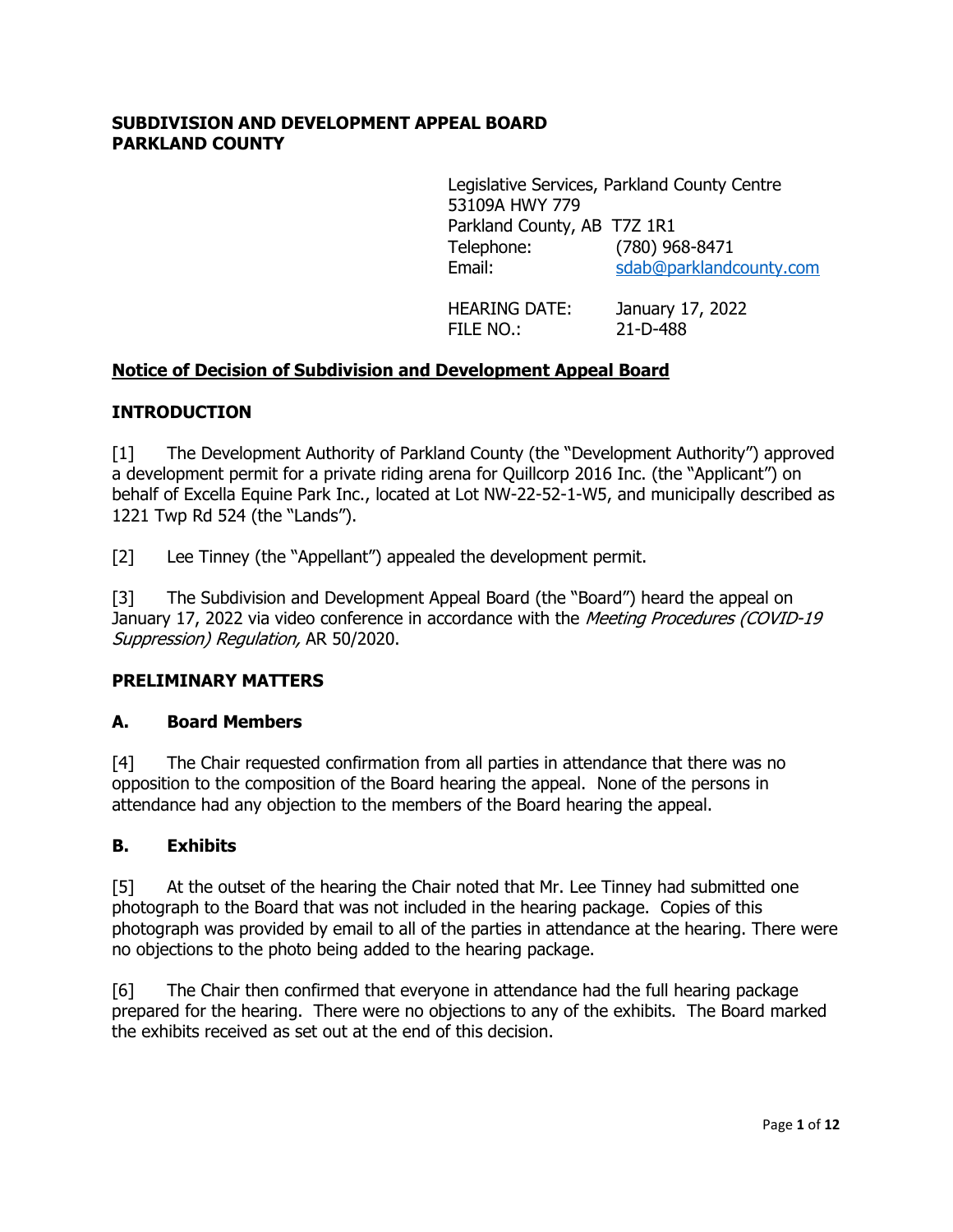## **C. Miscellaneous**

[7] The appeal was filed in time, in accordance with section 686 of the *Municipal* Government Act, RSA 2000, c M-26 (the "MGA").

[8] The Board is satisfied that it has jurisdiction to deal with this matter. There were no objections to the proposed hearing process.

[9] At the outset of the hearing, Barbara Williams, Clerk for the SDAB noted that the permit number in the notice letters provided to the parties contained a typographical error with the permit number; however, the rest of the notice letter contained the correct references. The parties did not raise any concerns with the typographical error.

# **DECISION OF THE SUBDIVISION AND DEVELOPMENT APPEAL BOARD**

[10] The Board dismissed the appeal and allowed the development permit on the same conditions as set out in the development permit issued December 6, 2021.

## **SUMMARY OF HEARING**

[11] The following is a brief summary of the oral and written evidence submitted to the Board. At the beginning of the hearing, the Board indicated that it had reviewed all the written submissions filed in advance of the hearing.

#### **Development Authority**

[12] The Development Authority received an application for a barn with a riding arena component on October 27, 2021.

[13] The Lands are located at NW-22-52-1-W5 and are located in a Country Residential district.

[14] The Development Authority determined the use to be a "Riding Arena". Riding Arena is defined in the Parkland County Land Use Bylaw (the "LUB") as "a building or an area of land used for the purpose of training, exercising handling and care of horses". Riding Arena is a discretionary use in the Country Residential district. The Applicant specified that the riding arena would be for private use only.

[15] The LUB does not specify a minimum or maximum size for riding arenas. The Development Authority has discretion to determine requirements for minimum setbacks for discretionary uses in the Country Residential district.

[16] The Lands are adjacent to the Meadows of Rosenthal subdivision. The parcels of land adjacent to the Lands are districted Country Residential, Agricultural General District, and Agricultural Restricted District.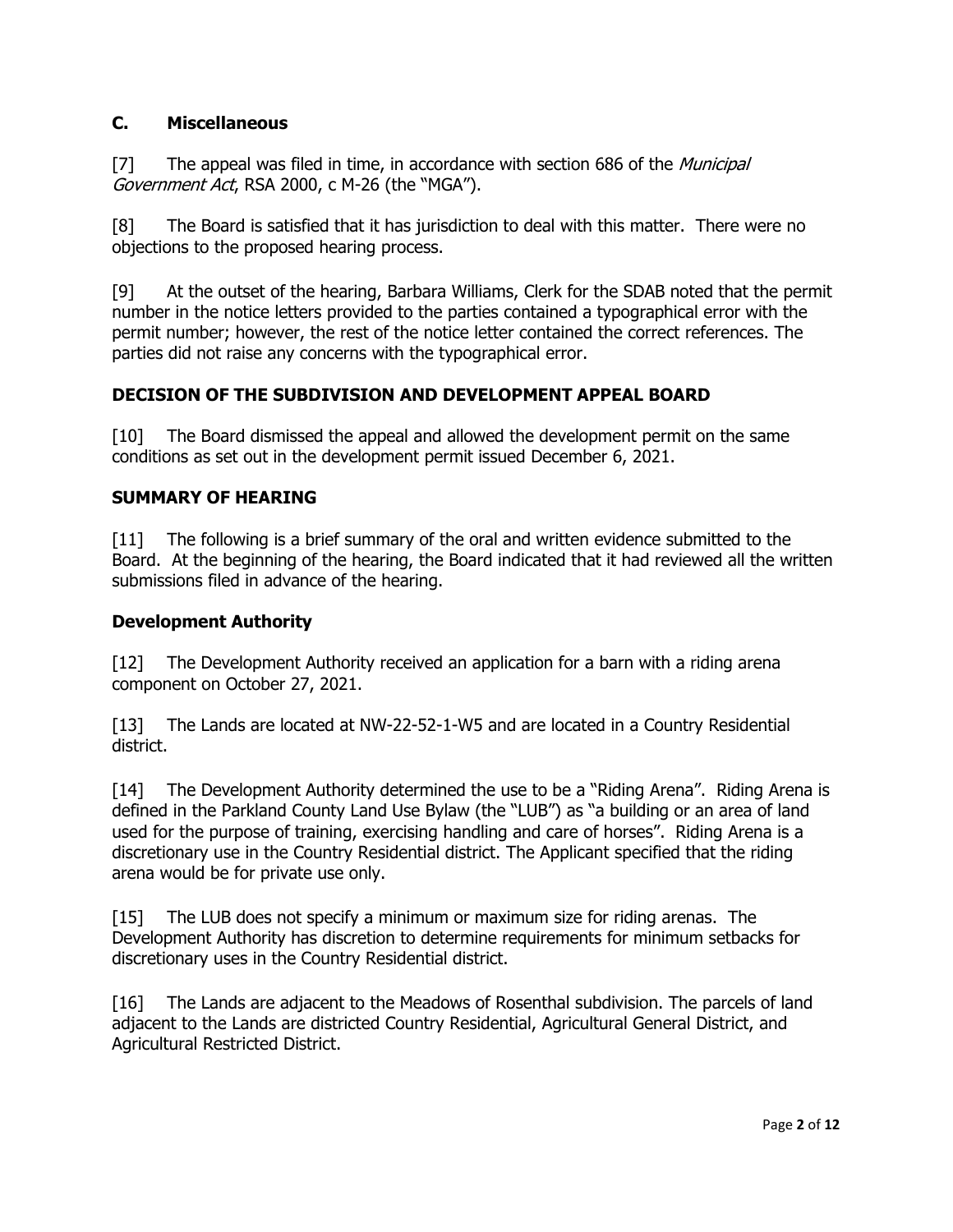[17] There are no restrictive covenants on the Lands which require specific design requirements.

[18] The Development Authority approved the application and issued a permit on December 6, 2021. In reaching its decision, the Development Authority considered that Riding Arena is an allowable use in Country Residential; the riding arena will be limited to private use; the building size is appropriate in relation to the Lands; the setback distances provided are sufficient for the proposed development; and the development is compatible with neighbouring land uses and is not anticipated to create any off-site nuisance factors.

[19] There is no specific requirement in the LUB for the handling of manure. However, the Community Standards Bylaw does address waste, and the management of waste.

[20] Parkland County's engineering department would become involved with any future application to change the approach to the Lands. The engineering department would make a decision on how to best approach the site based on access and traffic patterns at that time.

# **Appellant Lee Tinney**

[21] Mr. Lee Tinney lives at lot 9 in the Meadows of Rosenthal subdivision. He indicated that he was making submissions on behalf of the nine families that live in the subdivision.

[22] The Meadows of Rosenthal was intended to be a subdivision completed in three phases. The existing homes form phase 1. He did not receive any notification from the County regarding a change to that plan. Consideration should have been given to all existing residents prior to issuing the development permit.

[23] Construction of the project began before the development permit and other building permits were approved by the County.

[24] The location of the barn will result in reduced enjoyment and value of neighbouring properties. The barn is being built on a hill overlooking the subdivision and the foundation of the barn is at the same level as the roofsof the homes in the subdivision. The barn should be moved somewhere less obvious where it cannot be seen from homes in the subdivision.

[25] The smell of manure, and the flies that the manure will attract will decrease enjoyment of neighbouring properties. While the prevailing winds are from the northwest, there are also winds from the east and southeast which will blow the smell from the development into the subdivision.

[26] There is a lack of clarity around the proposed project. While the Applicant has indicated that the riding arena is for personal use, her website and signs on the property suggest a commercial component. Mr. Tinney suspects the Applicant wants to convert the development into a business in the future.

[27] The development may impact the safety of the neighbourhood, and there will be increased noise caused by traffic. It is unclear whether access to the Lands will be changed in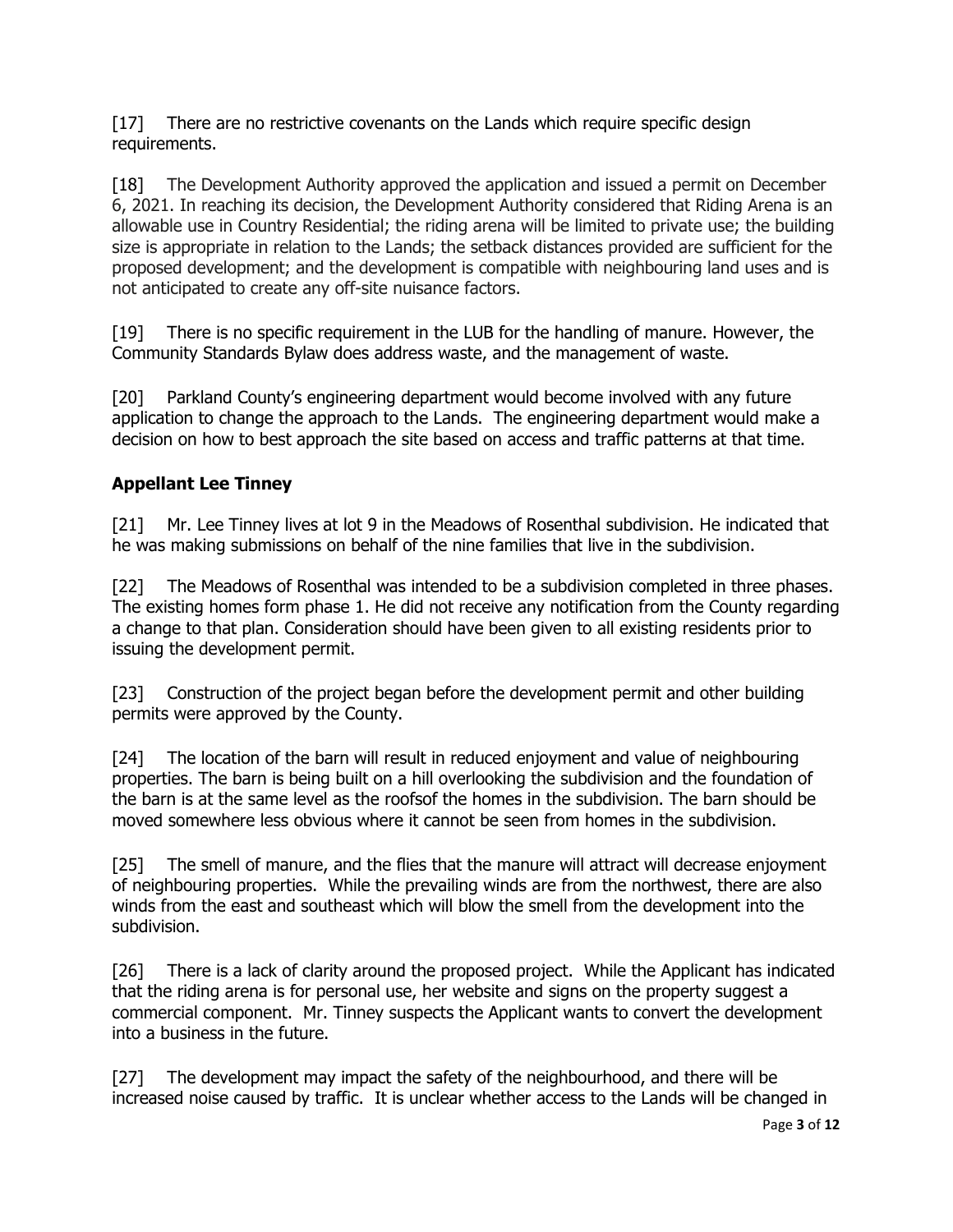the future. Mr. Tinney does not want any traffic for the riding arena coming through the subdivision.

[28] Mr. Tinney asked what type of lights would be used in the development. He was specifically concerned with any light pollution that could affect the night sky.

[29] With respect to noise, Mr. Tinney inquired how much noise the neighbours could expect, and at what time of day they could expect it.

### **In Support of the Appellant - Jamie Langan**

[30] Ms. Jamie Langan spoke in support of the appeal. She lives at lot 13 in the Meadows of Rosenthal subdivision. She noted that her property was approximately 250 metres from the riding arena, and downhill from it. She also noted that she will be able to see the barn from her front yard, deck, and some of her backyard.

[31] Ms. Langan's family selected the lot they live on because it backs onto municipal reserve lands, and the neighbouring lands are agricultural. Had she known about the barn, she would not have purchased the lot. She questioned whether a barn was permissible given covenants on the Lands.

[32] Ms. Langan suggested that the barn would be more appropriate if it was located closer to agriculture land.

[33] Ms. Langan echoed the concerns of Mr. Tinney with respect to the description of the development on the Applicant's website. She noted that the evidence on the website appeared to contradict the assertion that the development permit application was for a personal use riding arena.

[34] Ms. Langan asked if the Lands were sold to another owner, whether a corporate body could insist on using the Lands for a commercial purpose.

#### **Applicant – Quillcorp 2016 Inc.**

[35] Mr. Yvon Brochu spoke on behalf of the Applicant, Quillcorp 2016 Inc. He indicated that he is the president of the corporation.

[36] With respect to the Appellant's concerns that they were not aware of the horse barn, Mr. Brochu argued that their concerns lay with the previous owners of the lands, not with his client.

[37] There is no application for subdivision before the County or the Board at this time. While there may be an application for subdivision or change of use in the future, Quillcorp 2016 Inc. communicated this to the County and specified that the current application is for a personal use riding arena only. With respect to the sign on the property and the website, his client has the right to place a sign to gauge interest in a future project, before committing substantial financial resources to the project.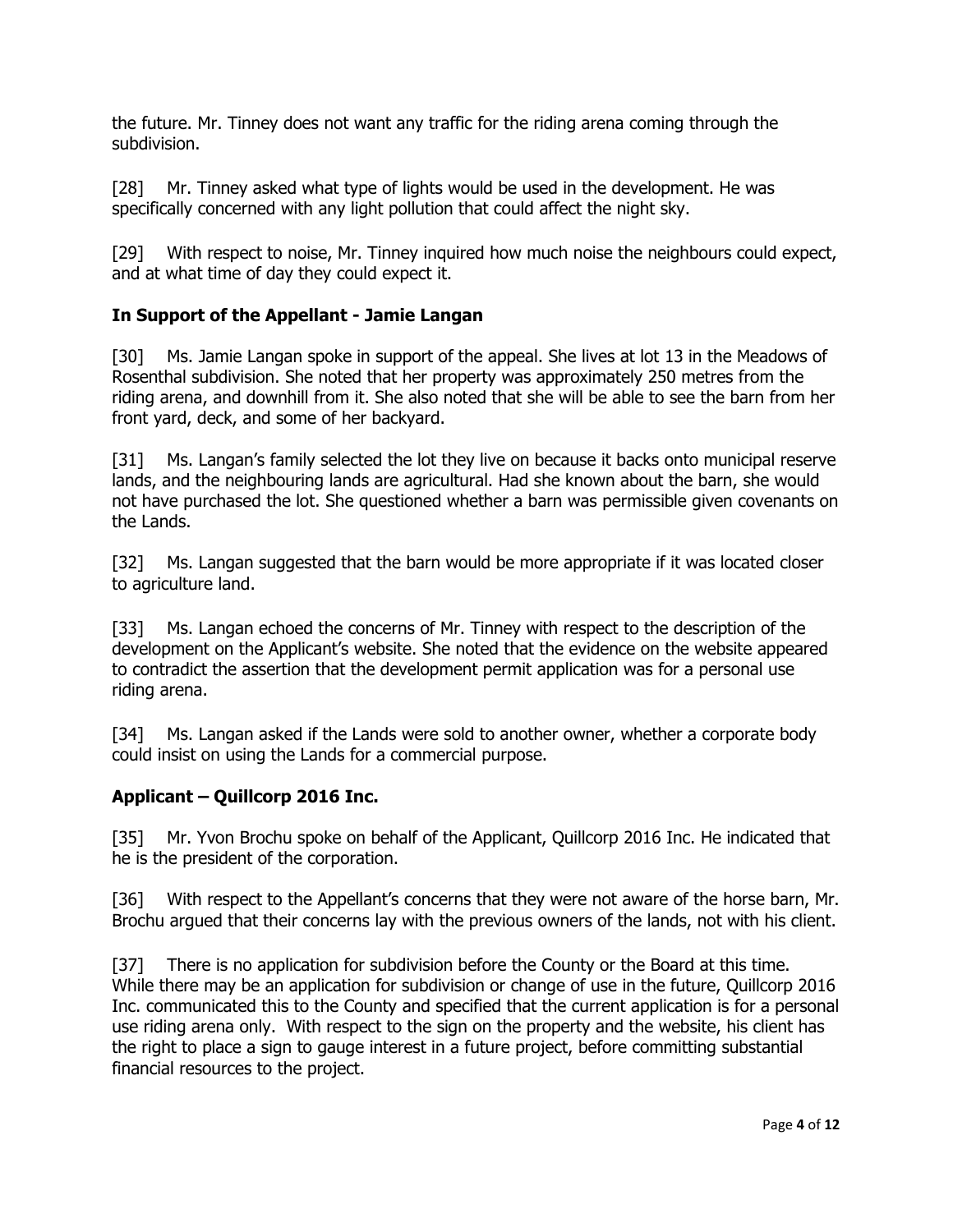[38] His client wishes to be a good neighbour and provide landscaping to buffer the project from the subdivision at the appropriate time.

[39] With respect to concerns with smell, the prevailing winds in the area are from the northwest, and that the development is directly east from the subdivision. The odour from the barn will be minimal, but in the event that there is a smell it will be blown away from existing homes.

[40] Mr. Brochu has been involved in the marketing of rural land for over 50 years, and in his opinion a development would be favorable to the community and increase the property values in the area.

[41] The development permit requires that any exterior lighting must be "dark sky compliant", and therefore the impact on the night sky will be minimized.

[42] The noise from a private use horse facility will be substantially less than if the lands were subdivided and developed as was originally planned.

# **In support of the Applicant – Lisa Levasseur**

[43] Lisa Levasseur spoke in favor of the Applicant. She provided further detail regarding the application and responded to questions from the parties and the Board.

[44] Ms. Levasseur is evaluating two options for dealing with manure. It will either be hauled away, or disposed of on site with a bio-mass system that burns the manure at a high temperature. The system would produce heat for the facility and would not produce an odour or sound. There is a similar bio-mass system operating in Stony Plain already. Ms. Levasseur indicated that it is not practical to store the manure outside at the riding arena.

[45] With respect to landscaping, Ms. Levasseur indicated that her intention is to create a berm and plant trees between the riding arena and the subdivision. The trees will be primarily evergreens to obstruct the line of sight between her property and the subdivision year-round. The trees will be "medium-sized".

[46] Ms. Levasseur currently owns 8 horses. These horses would spend the majority of their time on the Lands. The horses are in her personal name. Feed will be trucked in once a year. Shavings for the stall will be trucked in approximately every three months.

[47] There is a possibility that a dog and some cats may live at the riding arena in the future. Down the road there will likely also be employees who work at the barn.

## **FINDINGS OF FACT**

[48] The Lands are located at NW-22-52-1-W5, and municipally described as 1221 Twp Rd 524, Parkland County.

[49] The Lands are located within the CR - Country Residential District of the LUB.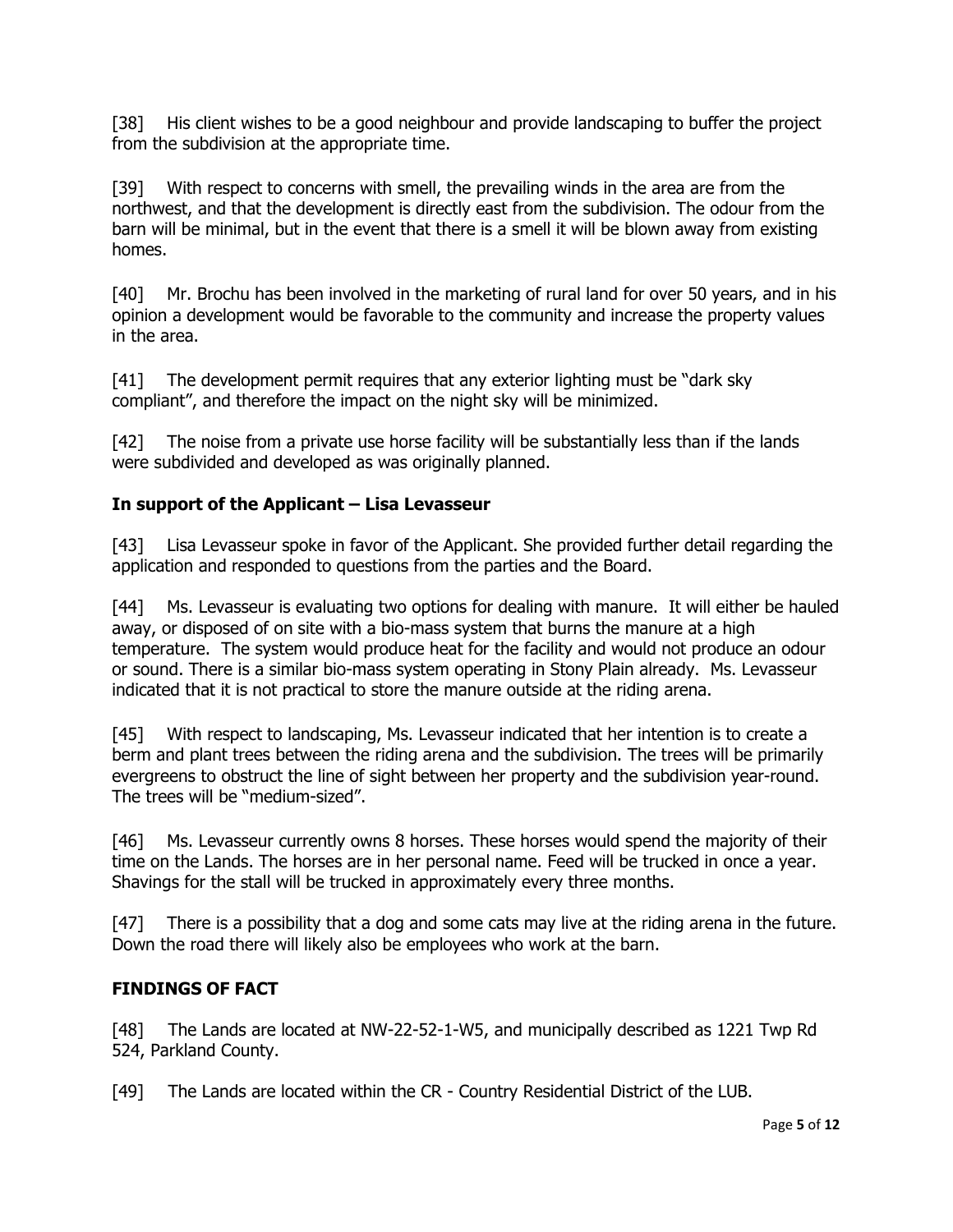- [50] The use of the Lands is a Riding Arena.
- [51] Riding Arena is a discretionary use in the CR Country Residential District.
- [52] The Appellant is an affected person.
- [53] Jamie Langan is an affected person.
- [54] The Applicant is an affected person.
- [55] Lisa Levasseur is an affected person.

...

### **REASONS**

#### **Jurisdiction**

[56] The Board notes that its jurisdiction is found in section 687(3) of the MGA. In making this decision, the Board has examined the provisions of the LUB and has considered the oral and written submissions made by and on behalf of the parties.

687(3) In determining an appeal, the subdivision and development appeal board

- (a.1) must comply with any applicable land use policies;
- (a.2) subject to section 638, must comply with any applicable statutory plans;
- (a.3) subject to clause (a.4) and (d), must comply with any land use bylaw in effect;
- (a.4) must comply with the applicable requirements of the regulations under the Gaming, Liquor and Cannabis Act respecting the location of premises described in a cannabis licence and distances between those premises and other premises;
	- (b) must have regard to but is not bound by the subdivision and development regulations;
	- (c) may confirm, revoke or vary the order, decision or development permit or any condition attached to any of them or make or substitute an order, decision or permit of its own;
	- (d) may make an order or decision or issue or confirm the issue of a development permit even though the proposed development does not comply with the land use bylaw if, in its opinion,
		- (i) the proposed development would not
			- (A) unduly interfere with the amenities of the neighbourhood, or
			- (B) materially interfere with or affect the use, enjoyment or value of neighbouring parcels of land,

and

(ii) the proposed development conforms with the use prescribed for that land or building in the land use bylaw.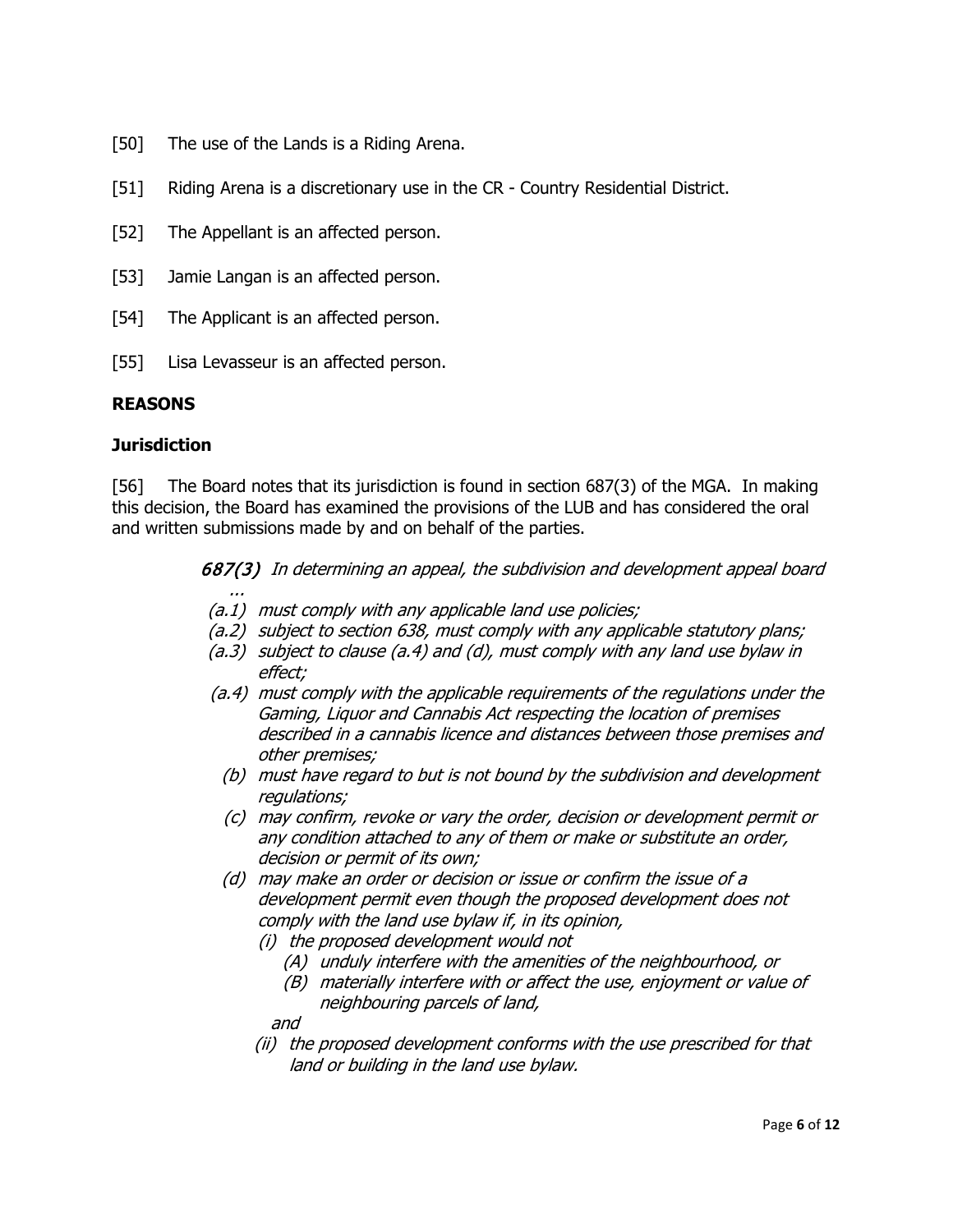### **Affected Persons**

[57] The first question the Board must determine is whether those individuals who appeared and spoke before the Board are affected persons. The Board notes that no party raised any objection with any other party's participation.

[58] The Appellant, and Ms. Langan both live within the Meadows of Rosenthal subdivision. Based on their proximity to the proposed development, the Board finds that the Appellant and Ms. Langan are affected persons.

[59] As the persons whose development permit is under appeal, the Applicant is also affected by this appeal. Lisa Levasseur is also affected as she ultimately owns the Lands.

#### **Statutory Plans**

[60] The only evidence before the Board on the applicable Municipal Development Plan Bylaw 2017-14 (the "MDP") is the information from the Development Authority. The Lands are in the Rural Agricultural Area – General, as set out in section 4.1 of the MDP. The Rural Agricultural Area – General supports a range of agricultural operations, rural subdivisions, farmsteads, rural businesses, parks, environmental areas and other uses and amenities. The Board heard no evidence that suggests that the proposed development is not in compliance with the MDP.

#### **Land Use District**

[61] The Lands are zoned as CR - Country Residential.

#### **Nature of The Use**

[62] The Development Authority determined that the proposed use for the Lands was Riding Arena. The Board agrees. The LUB defines a riding arena as "a building or an area of land used for the purposes of training, exercising, handling, and care of horses." There was no argument before the Board that the proposed development was anything other than a riding arena. A riding arena is a discretionary use in the CR - County Residential District, as set out in section 5.3.2.e of the LUB.

[63] In their submissions, the Appellant and Ms. Langan raised concerns with whether the riding arena is actually intended for private use. They noted signs posted on the Lands and a website suggest the Applicant may have other intentions for the Lands.

[64] The Board's role is to consider the appeal of the development permit that is before it. In this case, the development permit under appeal is for a private riding arena. There is no evidence before the Board that the Applicant has applied for any other use, or applied to subdivide the Lands at this time. The Board notes that prior to the Development Authority approving the development permit, the Applicant confirmed by email that the riding arena would be used for the personal needs of the owner. This information is reflected in the conditions of the development permit itself: "The riding arena is approved for personal use only and at no time shall be used in connection with any business or occupation or for accommodation purposes."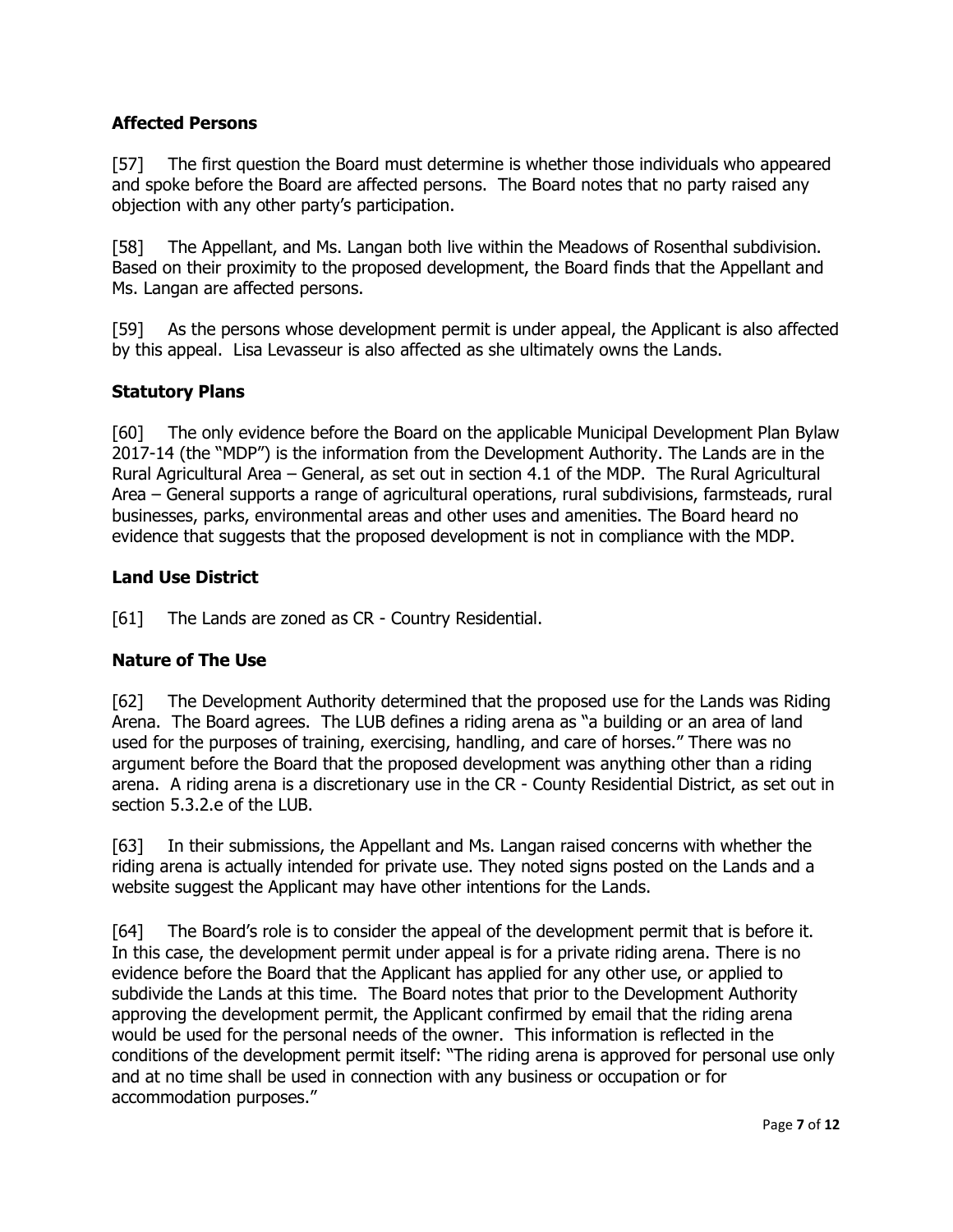[65] In light of its role, the Board declines to comment or speculate on potential future development permit applications. This appeal before the Board is limited to the development permit that was issued on December 6, 2021.

[66] Similarly, the Appellant raised concerns that construction on the development had started before the appropriate permits were in place. The Board's statutory task is to consider the appeal of the development permit before it; the Board is not tasked with the policing of construction taking place on the Lands. Accordingly, the Board declines to comment on these issues, and that evidence did not influence the Board's reasons.

## **Is the riding arena compatible with neighbouring uses?**

[67] Having concluded that the riding arena use is discretionary in a CR - Country Residential district, the Board must assess the compatibility of the riding arena with adjacent uses.

[68] In its submissions, the Development Authority stated that it considered the compatibility of the development and found that a riding arena was compatible because riding arena is an allowable use in a CR - Country Residential district; the riding arena is for private use only; the building size is appropriate in relation to the property; the setbacks are sufficient for the proposed development; and the development is compatible with neighbouring land uses and is not anticipated to create any off-site nuisance factors.

[69] The Appellant and Ms. Langan raised a number of concerns that the Board takes to be concerns with the compatibility of the development, including smell, location and setback of the barn, traffic and access to the Lands, light, and noise associated with the development. The Board considered these concerns to determine whether they effect the proposed development's compatibility with the neighbouring uses.

## Smell

[70] The Appellant stated that he was concerned about the smell of horse manure.

[71] When considering the impact of the development on the neighbouring parcels, the Board considered the scope of the development. The evidence before the Board was that Ms. Levasseur currently owns 8 horses. Based on the size of the barn, there is room for additional horses to be housed on the Lands. The Lands are comprised of approximately 100 acres.

[72] In the Board's view, the smell generated by the manure of 8 horses on a parcel of this size does not rise to the level of making the development incompatible with neighbouring uses. This would hold true even if the development were at full capacity for horses. In the Board's view, a parcel of this size can sustain the number of horses proposed to be housed by the development without creating a smell that poses a real nuisance to neighbouring parcels, such that the development would be incompatible.

[73] The Board also notes that in addition to the Meadows of Rosenthal subdivision, lands adjacent to the development are zoned as AGG - Agricultural General District, and AGR -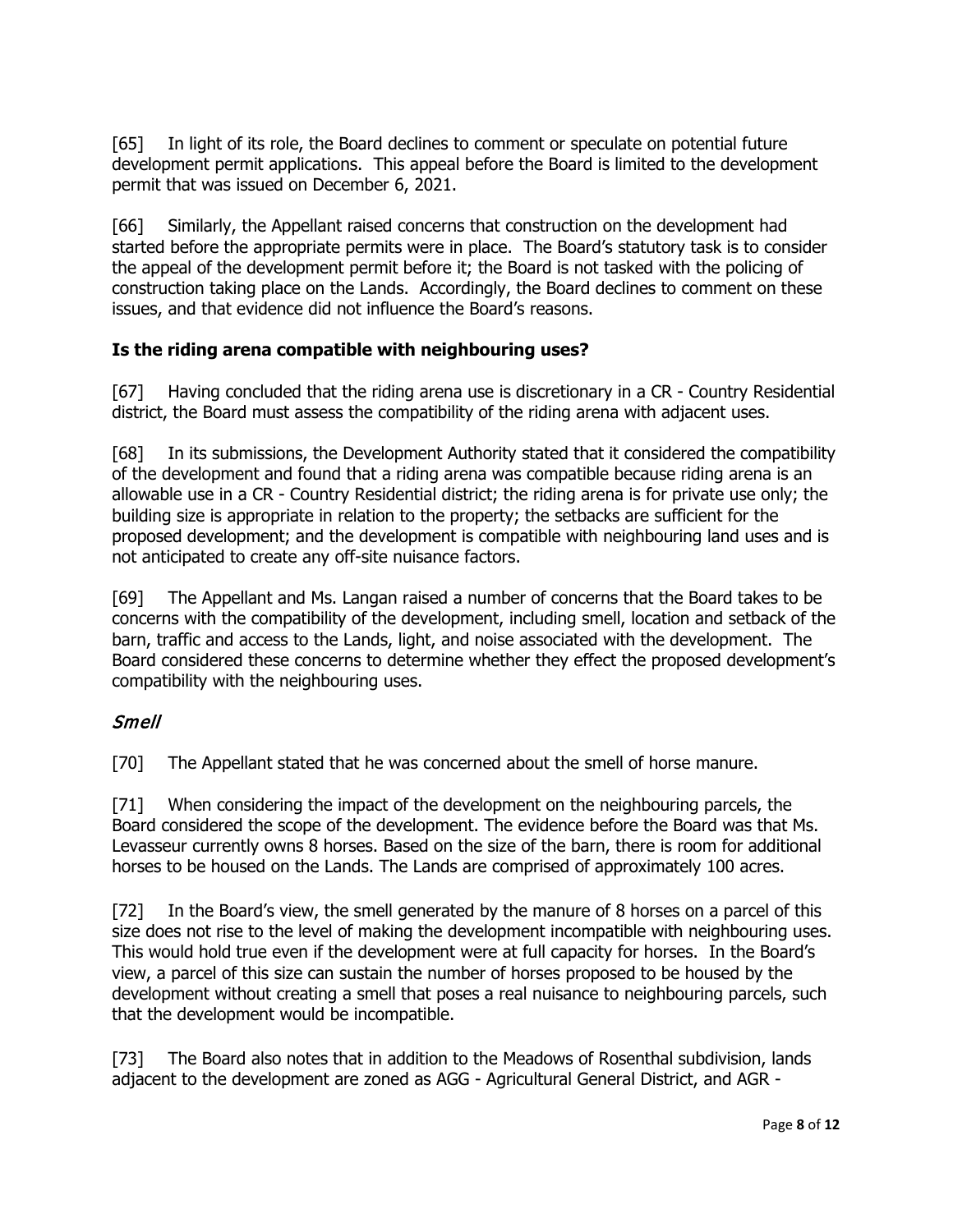Agricultural Restricted District. Parkland County supports agricultural activity, and the odd whiff of horse manure can be expected in an agricultural area and CR - Country Residential zone.

[74] The Appellant and Applicant each argued that the prevailing winds supported their respective positions with respect to potential smell. While the Board considered the evidence with respect to wind, this evidence did not sway the Board one way or the other in reaching its conclusion.

## Location of the development and setback

[75] Mr. Tinney argued that the location of the barn was problematic, as it sits on top of a hill overlooking the subdivision. In her submissions, Ms. Langan argued that the barn should have been located somewhere else on the parcel, closer to agricultural lands. She also suggested that there may be some runoff from the barn. Neither party provided specific detail on where the barn should have been placed.

[76] The evidence of the Development Authority was that the building size is appropriate in relation to the titled property, and that the setback distances were deemed by the Development Authority to be sufficient for the proposed development. Ms. Levasseur's evidence was that she intends to build a berm between the barn and the Meadows of Rosenthal subdivision. In addition, she intends to plant medium sized evergreen trees to obstruct the view. She noted that construction of the berm would continue after the spring thaw.

[77] In light of the evidence before it, the Board is satisfied that the location and size of the riding arena are compatible with the neighbouring uses. In reaching this conclusion, the Board gave significant weight to the evidence of the Development Authority that the location of the development, size and setback are appropriate for the size of the lot. The Board agrees with the development authority that a development of the size proposed is not out of place on a parcel that is nearly 100 acres.

[78] With respect to the setback, the Board is satisfied that the Development Authority has the expertise necessary to determine the appropriate placement of the riding arena. Accordingly, the Board gave greater weight to the evidence of the Development Authority. The Board notes that the LUB does not prescribe sizes or setbacks for riding arenas. The Board also notes that the riding arena is setback over 65m from the nearest parcel in the Meadows of Rosenthal subdivision. In the Board's view, this setback, in conjunction with the berm and trees that Ms. Levaseeur indicated she intends to plant, will mitigate the concerns raised by the Appellant. With these mitigations in place, the Board is satisfied that the location of the proposed development is compatible with neighbouring uses.

[79] While it was suggested during the hearing that there may be issues with runoff arising from the location of the barn on top of the hill, there was no evidence before the Board to substantiate that concern.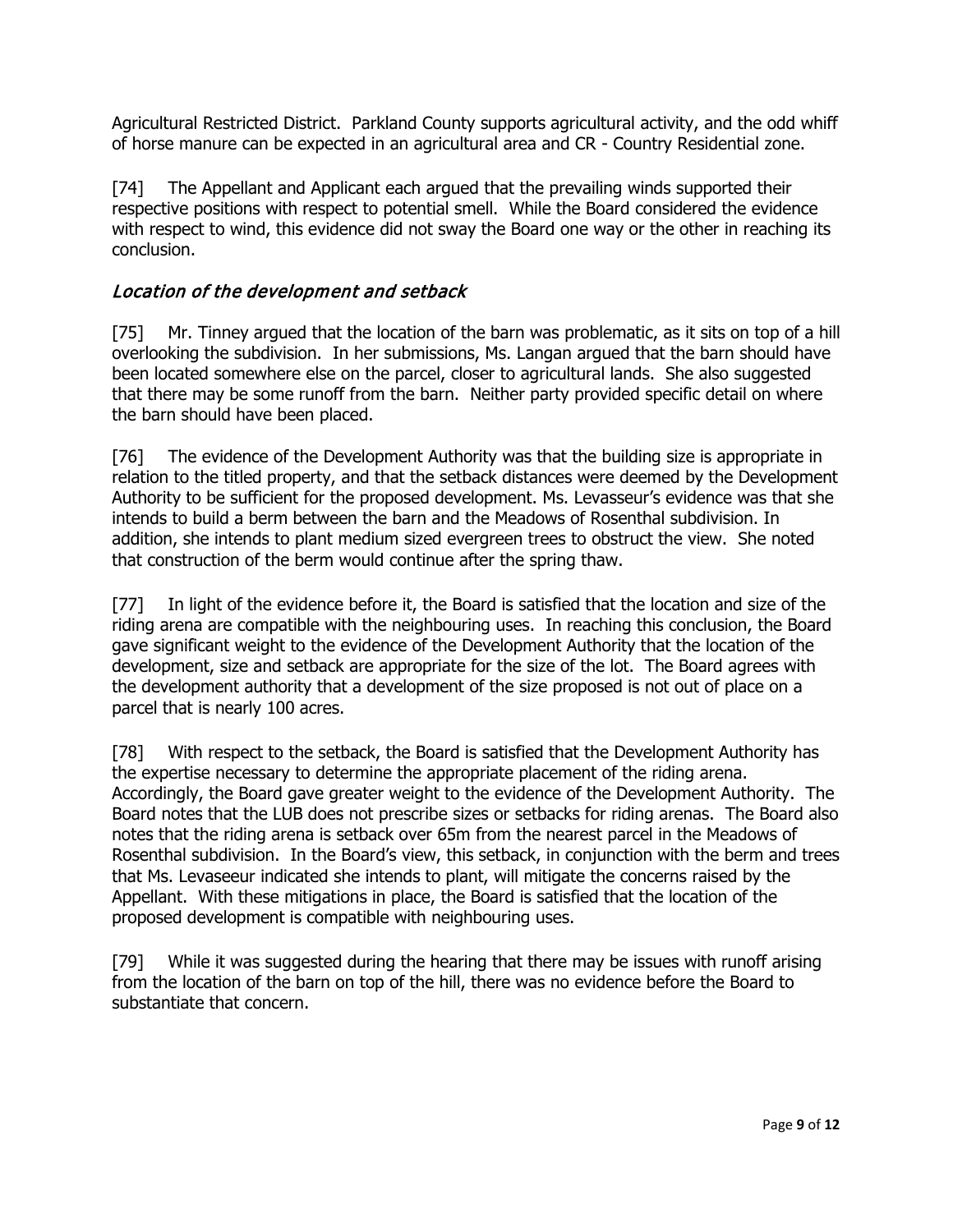# Traffic and Access

[80] The Appellant raised concerns with increased traffic in the subdivision due to the development. He indicated that this could cause a safety concern, as children play in the subdivision.

[81] The evidence before the Board is that the Lands are currently accessible off Highway 628 (also known as Township Road 524). The Board understands that access to the Meadows of Rosenthal subdivision is off Range Road 13, and that the subdivision road ends in a dead end. The Board further understands that the Applicant does not currently access the Lands through the subdivision. In light of this configuration, there is no evidence before the Board to support an argument that the development poses a safety concern. There will be no increase in traffic within the subdivision as a result of the proposed development. There is no evidence before the Board of a proposed change or reconfiguration in access to the Lands.

[82] With respect to traffic outside the subdivision, the Board finds that the change in traffic as a result of the development is compatible with the neighbouring uses. The Board accepts the uncontested evidence of Ms. Levasseur that there will be approximately 5 deliveries a year to the Lands, one for food and four for wood shavings. In the Board's view, these deliveries will only minimally impact on the traffic in the area. The Board again notes that these additional vehicles will not be travelling through the subdivision. In the Board's view, 5 deliveries per year is not a significant increase in the amount of traffic in an area with agricultural zones all around, and does not create a nuisance such that the proposed development is incompatible with neighbouring uses.

## Light Pollution and Dark Sky

[83] During the course of the hearing, the Appellant asked for clarification on the types of lights that would be included in the development. He raised concerns with the ability to view the night sky following the development.

[84] The evidence before the Board is that the development permit requires that the outdoor lighting for the development will be Dark Sky compliant, in accordance with Parkland County Policy. The Applicant indicated that he was aware of the policy, and confirmed that all outdoor lighting would be Dark Sky compliant. In light of this evidence, the Board is satisfied that the Appellant's concern has been addressed, and that the lighting is compatible with neighbouring uses.

## Noise

[85] The Appellant also asked for clarification on the amount and types of noise that the neighbouring parcels could expect from the development.

[86] The Board accepts the evidence of Ms. Levasseur that if the bio-mass system is implemented, there will be no additional noise from the facility. The Board also adopts the same reasons above with respect to traffic, so far as they apply to noise concerns: there will not be additional traffic in the subdivision, and the amount of additional traffic in the general area will be minimal. In light of the fact that there will not be significant noise generated by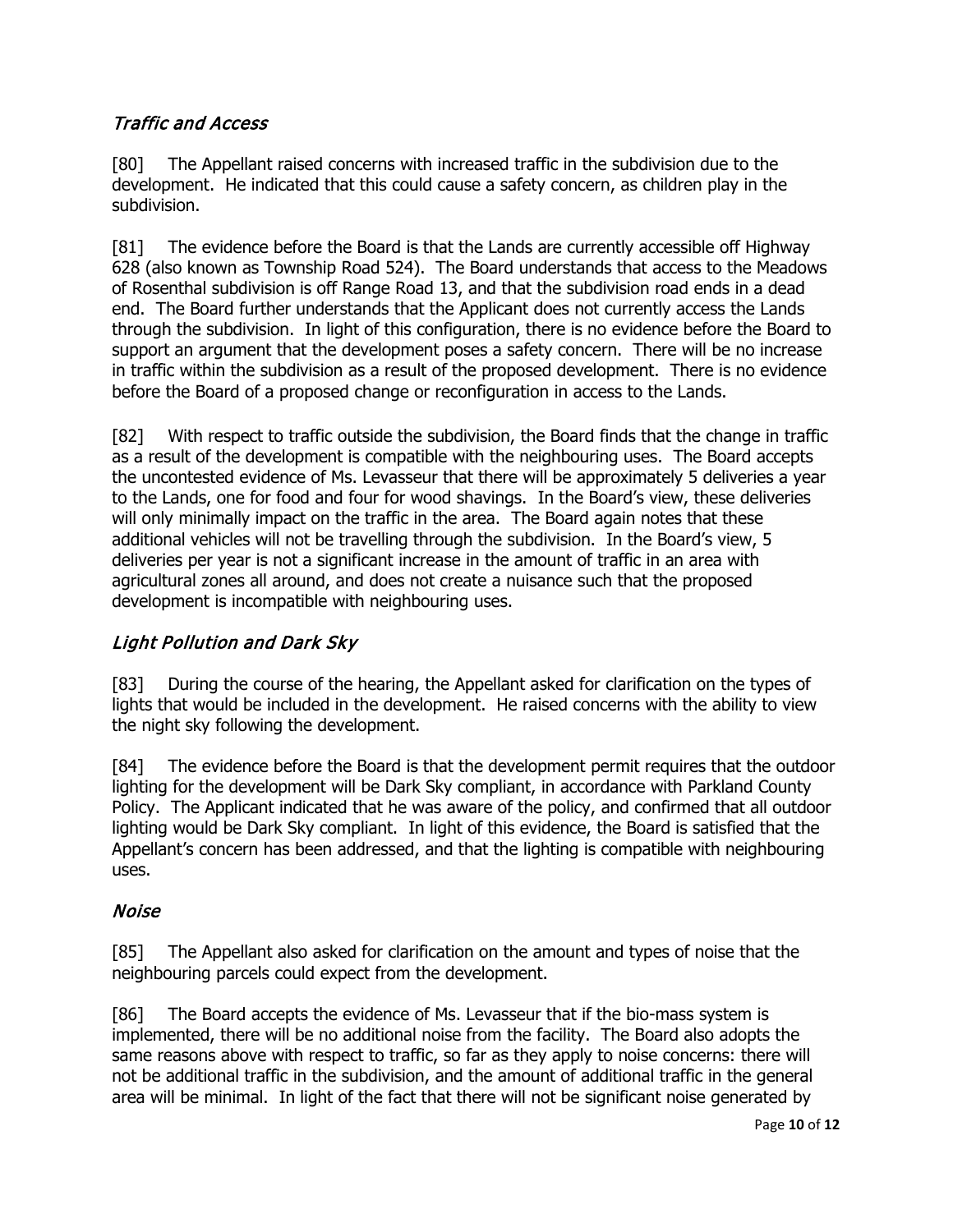the development, or by traffic to service the development, the Board finds that the noise that will be generated by the development does not create an incompatibility with neighbouring uses.

#### **Conclusion**

[87] Having considered the evidence and argument before it, the Board is satisfied that the riding arena development is compatible with neighbouring uses. For these reasons, the Board dismisses the appeal and allows the development permit on the same conditions as placed upon the development permit by the Development Authority.

[88] Issued this  $31^{st}$  day of January, 2022 for the Parkland County Subdivision and Development Appeal Board.

Inel

 $\mathcal{L}_\text{max}$  , which is a set of the set of the set of the set of the set of the set of the set of the set of the set of the set of the set of the set of the set of the set of the set of the set of the set of the set of Barb Williams, Clerk of the SDAB, on behalf of B. Bundt, Chair SUBDIVISION AND DEVELOPMENT APPEAL BOARD

This decision may be appealed to the Court of Appeal of Alberta on a question of law or jurisdiction, pursuant to Section 688 of the Municipal Government Act, RSA 2000, c M-26.